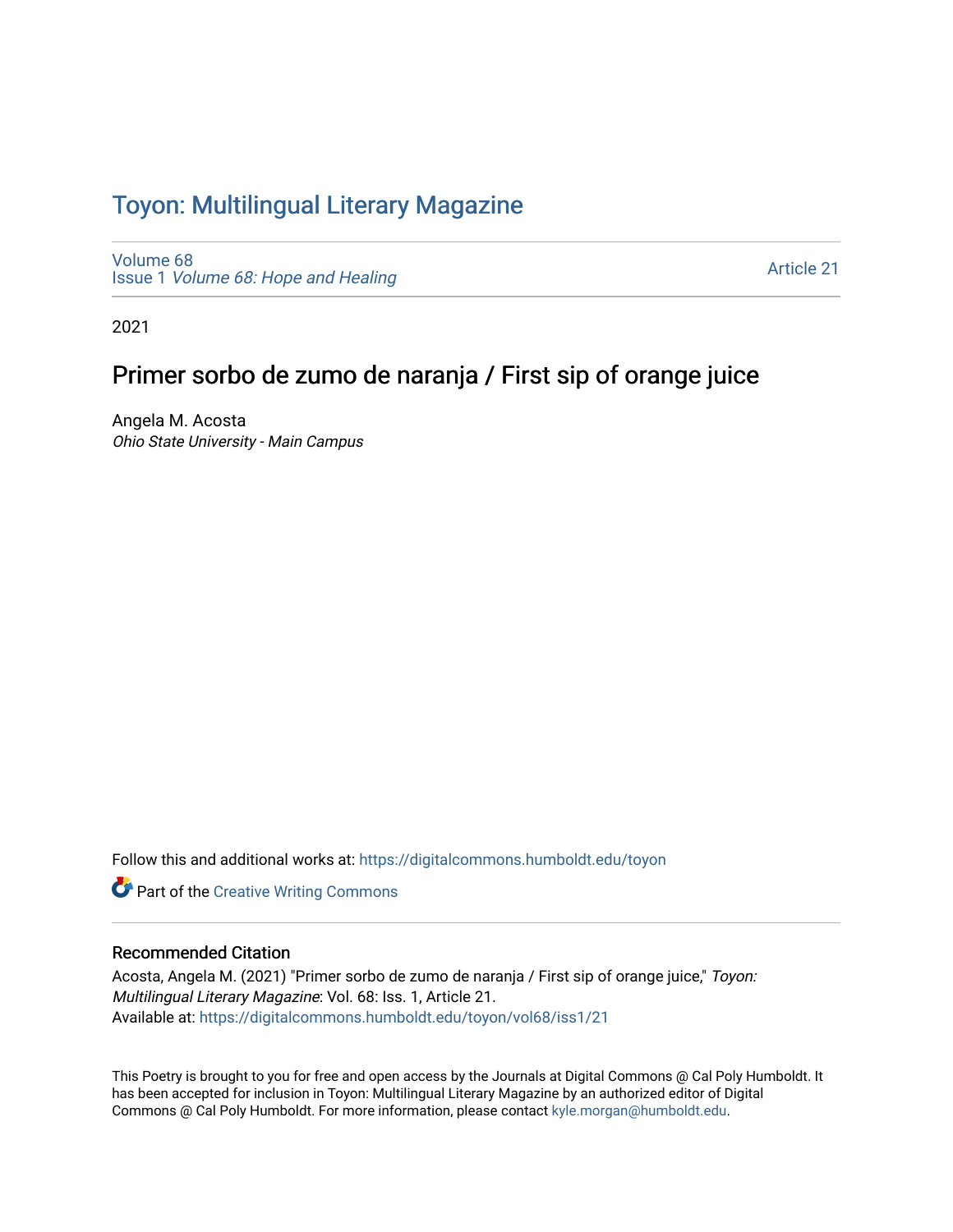

## **Primer sorbo de zumo de naranja**

#### Angela M. Acosta

(Al aterrizarme en Madrid, me compré un zumo de naranja del quiosco en el aeropuerto.)

La delicadeza se ha convertido en mi musa, mi ángel caído del naranjo, la cara anaranjada que veo en la luna, el sabor de la frescura de la mañana.

No tomo café con leche en los famosos cafés de Recoletos ni tinto de verano cerca del Prado, pero me apetece la dulzura de la fruta recién cosechada.

Ya viene el taxi, y ya recojo las maletas, es la hora de pasear por Madrid después de un brindis de bienvenida.